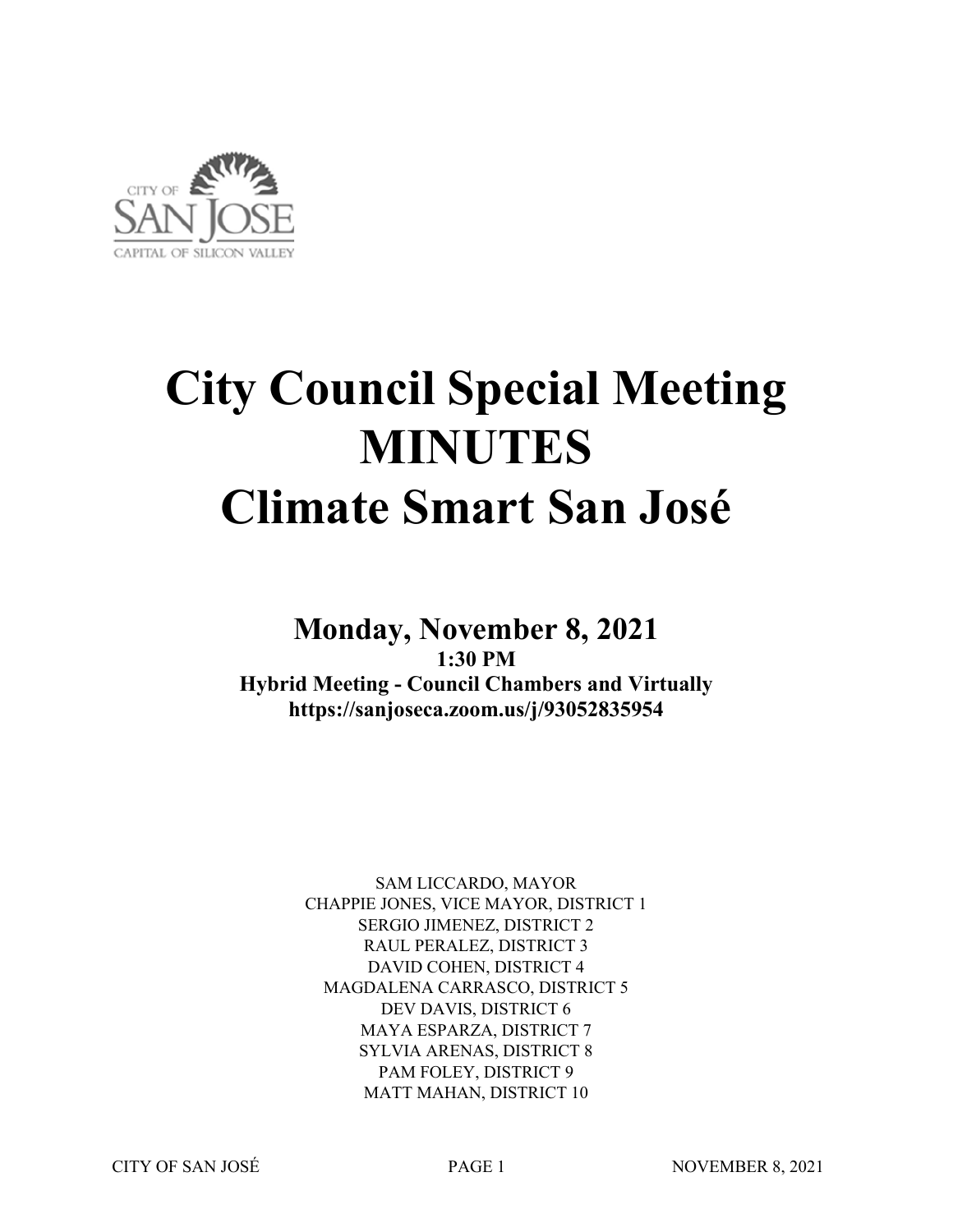

• Call to Order and Roll Call

 **1:32 p.m. – Special Meeting Session Councilmembers Absent: Carrasco, Arenas. Councilmembers Present at Council Chambers: Liccardo, Cohen, Davis. Councilmembers Present Virtually: Jones, Esparza, Foley, Jimenez, Mahan, Peralez.** 

## **• Orders of the Day**

 **The Orders of the Day were approved.**

### • **Closed Session Report**

 **None provided.** 

# **1. CEREMONIAL ITEMS**

## **2. CONSENT CALENDAR**

## **3. STRATEGIC SUPPORT**

# **4. PUBLIC SAFETY SERVICES**

# **5. TRANSPORTATION & AVIATION SERVICES**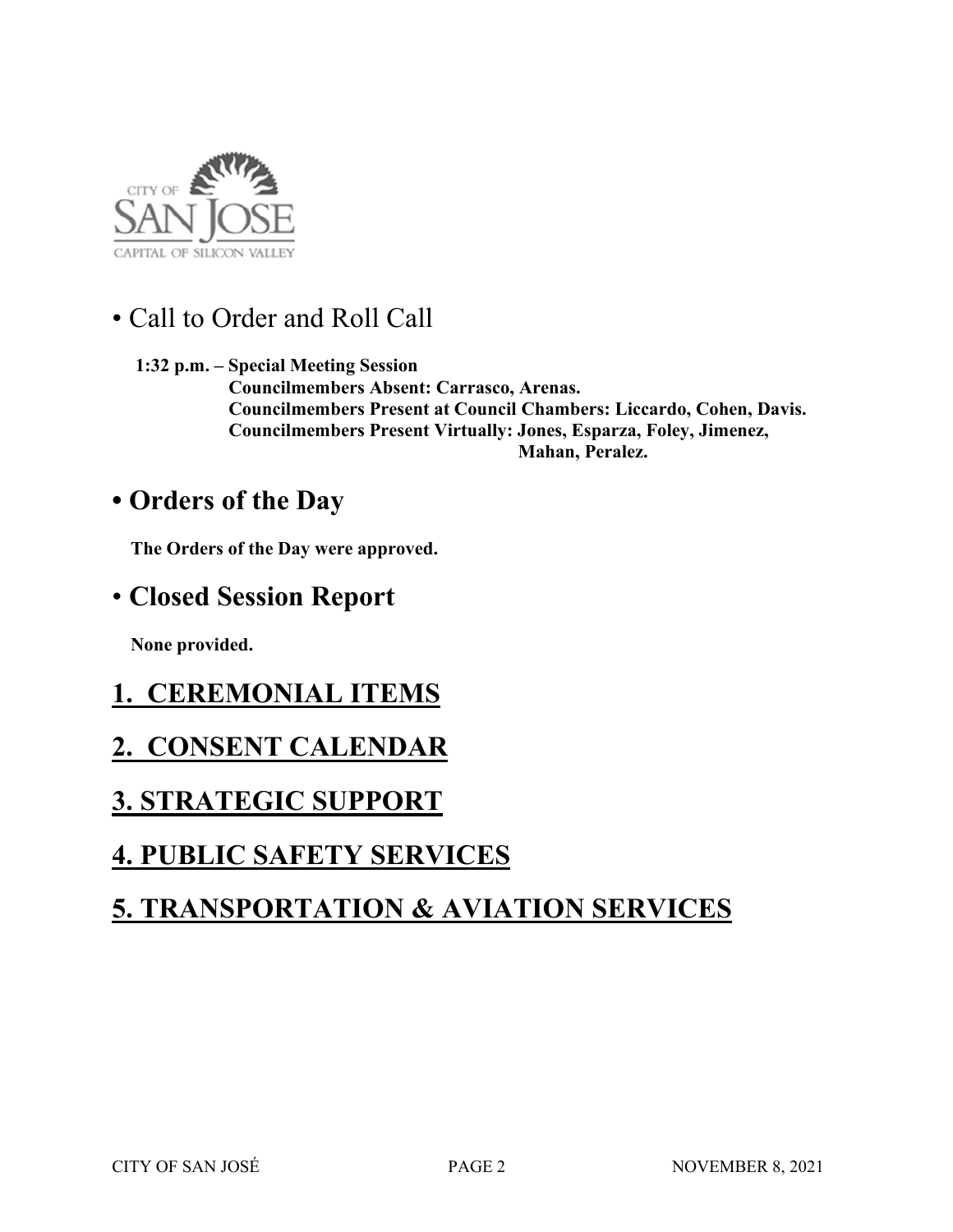# **6. ENVIRONMENTAL & UTILITY SERVICES**

#### **6.1 21-2415 Climate Smart San José and Carbon Neutral Resolution.** Adopt a resolution approving the Carbon Neutral San José by 2030 to set a goal of carbon neutrality for San José by 2030. CEQA: Determination of Consistency with the Envision San José 2040 General Plan EIR, Supplemental EIR, and Addenda thereto, File No. PP18-009.

City Manager, Jennifer Maguire offered the introduction of today's special meeting.

Climate Scientist, Stanford Woods, Chief Advisor for the California Energy Commission, Michael Mastrandrea offered the first presentation and responded to questions.

Director, Environmental Services Department, Kerrie Romanow; and Deputy Director, Climate Smart San José, Julie Benabente offered the second presentation and responded to questions.

Conservation Geographic Information System (GIS) Coordinator, Santa Clara Valley Open Space Authority, Jake Smith offered the Climate Smart San José Project Highlight on the Natural and Working Lands (NWL) Element.

Mayor Sam Liccardo opened the floor for public comment.

Public Comments: (1) A speaker spoke to the item's urgency being necessary and not aggressive regarding the current climate crisis and spoke to the actions he listed in his public letter. (2) Tessa Woodmansee spoke to carbon cycling, growing agriculture locally, sustainable living, fossil fuels, and having bikeable communities. (3) Blair Beekman spoke to the presentations, staff informational reports, and local renewable procurement ideas. (4) Joshua, from Save the Bay spoke to sustainability, the current air quality, and requested the resolution be amended to include climate adaptation and resilience infrastructures. (5) Sarah, from Natural Resource Council (NRC) spoke to the consequences low-income homes face regarding the climate change and stated her support for the resolution. (6) Bruce N. stated his support for the resolution. (7) Brian spoke to the land purchase at Coyote Valley and stated his support of the resolution and recommendation. (8) Bruce C., Chair of Carbon Free Mountain View spoke to San José's leadership. (9) An Troung spoke to the climate crisis, the importance of educating the public, health and safety measures, and showed her support for the item. (10) Carol W. spoke to her support for the resolution, thanked the Climate Smart team, and addressed tree planting. (11) Linda H., Founder of Mothers Out Front, spoke to the public letter she submitted, the lack of tree canopies, the increase of funding needed for the Climate Smart Teams, greenhouse emissions, and urged the staff to vote yes. (12) Jenny stated her support of the resolution. (13) Caller 'User1' spoke to the goals being proposed by 2030. (14) A speaker spoke to available funding opportunities related to climate goals and spoke to recommendation 1D in the joint memorandum. (15) Caller '6648' spoke to his support of the resolution and addressed fossil fuels. (16) Amanda B. urged the City to continue leading in sustainability, placing equity at the forefront of these issues, and stated her support.

*(Item Continued on the Next Page)*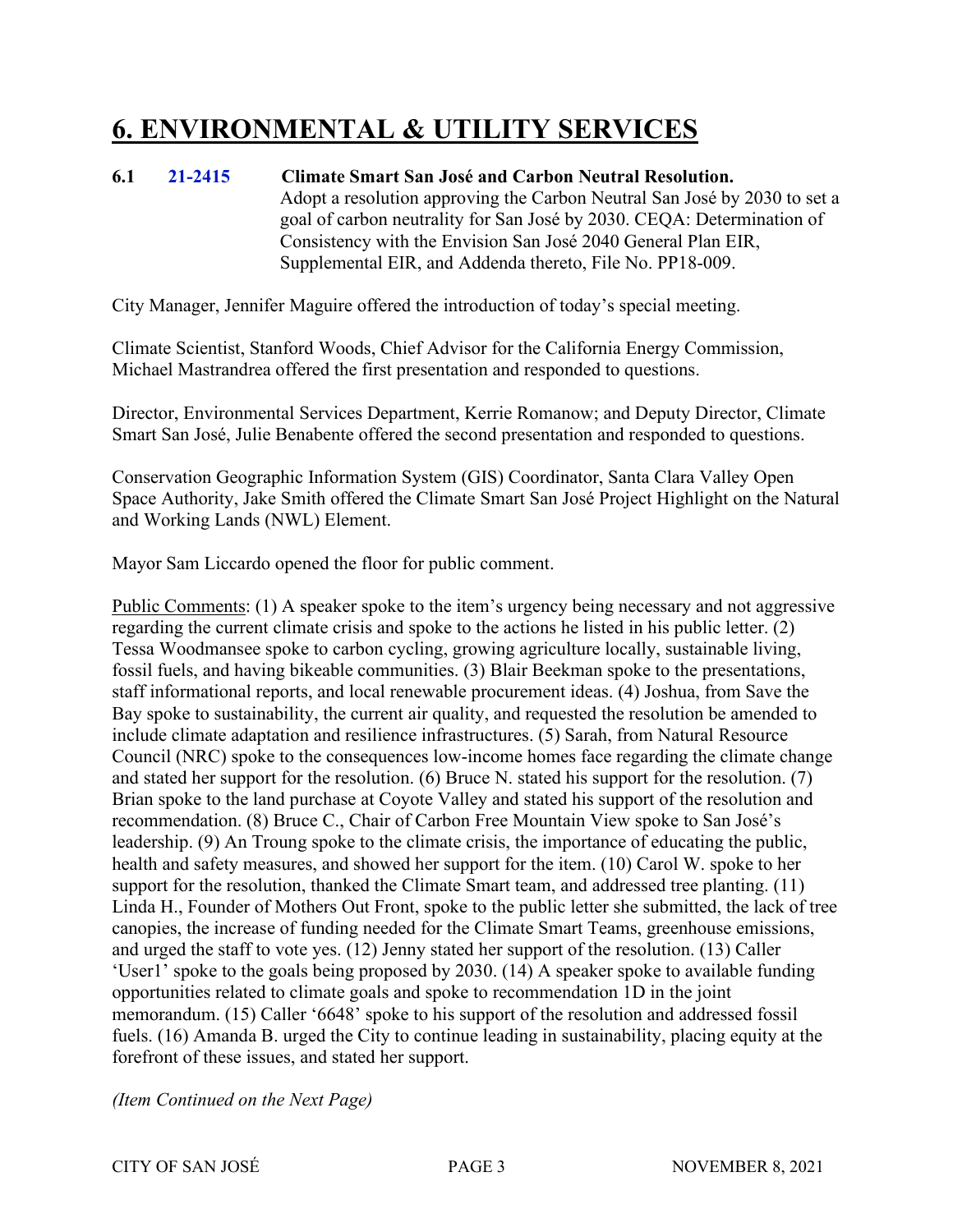#### **6.1 (Cont'd.)**

(17) Justin W. spoke to the current air quality, protecting natural and working lands, incorporating a natural working lens element, Coyote Valley, and his support of the resolution. (18) Susan B., volunteer for Mothers Out front urged council to adopt the resolution, putting in the work to actually meet the goals proposed, and securing funds. (19) Andrew B. spoke in support of the resolution and greenhouse gas emissions. (20) A speaker spoke to greenhouse costs, animal agriculture, and food production being connected to greenhouse gases and costs. (21) Diane B. spoke to her support of the resolution, the importance of equity, appropriate staffing levels, air quality, wildfires, and city leadership. (22) Virginia H. urged council to adopt the resolution, CO2 emissions, and documenting health benefits of becoming a low carbon fueled City.

Extensive discussion followed, and staff responded to questions from Council.

Motion: Councilmember David Cohen moved approval of his memorandum dated November 8, 2021. The motion was failed for lack of a second.

Motion: Councilmember Raul Peralez moved approval of the joint memorandum dated November 5, 2021, including Councilmember David Cohen's memorandum, excluding recommendation 2, dated November 8, 2021. The motion was seconded by Councilmember Dev Davis.

Councilmember David Cohen requested a friendly amendment to the motion on the floor to add recommendation 4e to his memorandum. The extra statement, "develop design standards for construction to reduce carbon costs of construction", to develop construction ideas to reduce the carbon footprint. The friendly amendment was approved by the maker of the substitute motion and the seconder.

Action: On a call for the question, the substitute motion carried unanimously, as amended, with staff's recommendations accepted, and **Resolution No. 80284** approving the Carbon Neutral San José by 2030 to set a goal of carbon neutrality for San José by 2030 was adopted.

Including the joint memorandum from Mayor Sam Liccardo, Councilmember Sergio Jimenez, Councilmember Raul Peralez, and Councilmember Dev Davis dated November 5, 2021 recommending: To adopt the Carbon Neutral San José by 2030 resolution, establishing San José as America's first major city to establish a 2030 carbon neutrality standard, with the following direction: (1) Return to the Transportation and Environment Committee by June of 2022 with a specific strategy for acceleration of work in Climate Smart San José needed to put the City firmly on a path to achieve our carbon-neutral goal by 2030. (a) Work in collaboration with the Mayor's Office to secure philanthropic funding to update the Climate Smart San José Plan to address near-term actions to reduce emissions.

*(Item Continued on the Next Page)*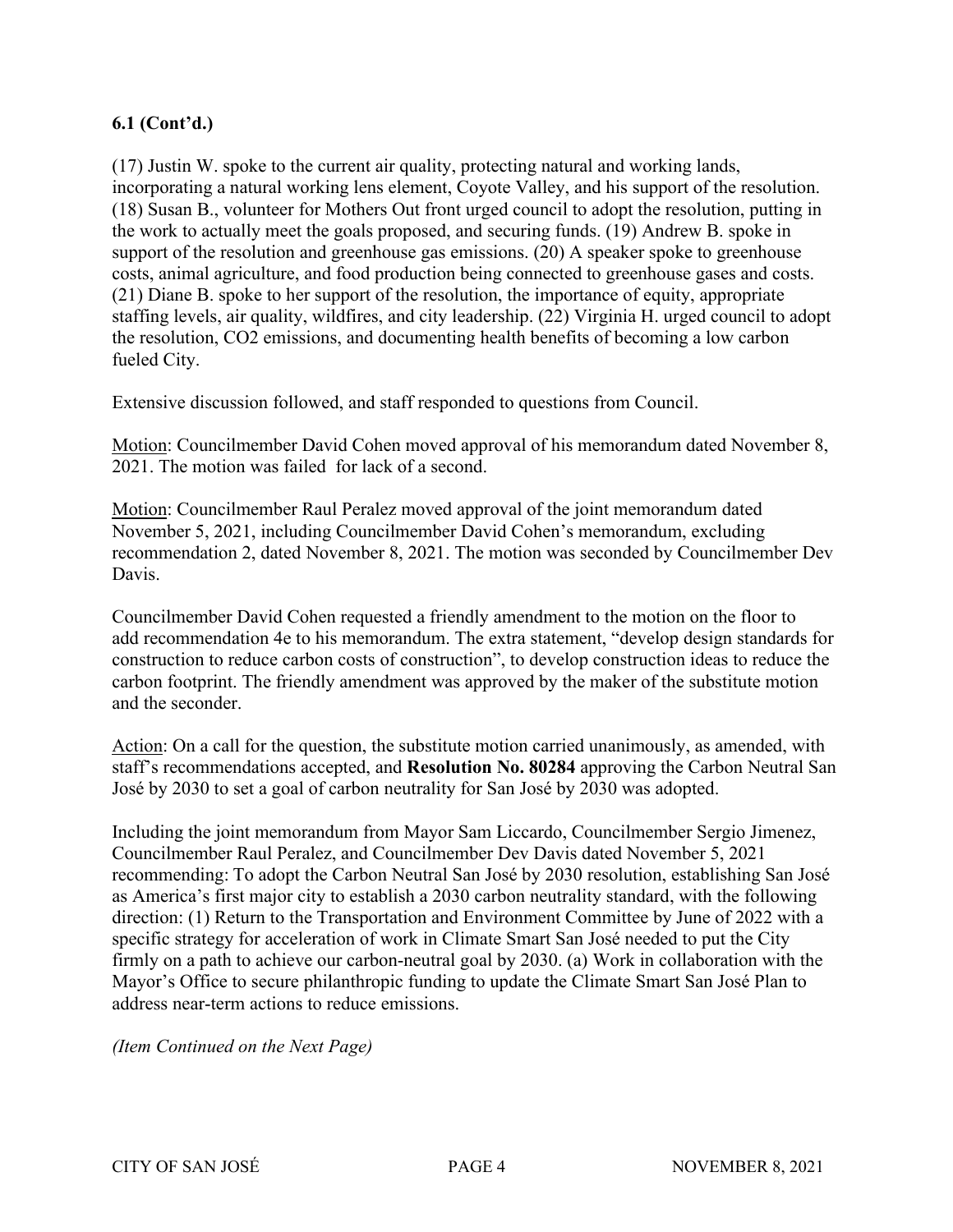#### **6.1 (Cont'd.)**

(b) Focus should be placed on transportation, which accounts for the majority of our emissions profile. Estimates of cost or quantity of needed infrastructure—such as for electric vehiclecharging—should be included in the analysis. (c) Any plan update should ensure inclusion of those very high-impact adaptation and resilience efforts—such as tree-planting in barren, "heat island" neighborhoods—that traditionally take a lower priority in emissions-focused plans. Staff should focus on the substantial planning funding for climate adaptation and resilience available through the Governor's Office of Planning and Research (OPR) today. (d) Clarify that implementation of a carbon-neutrality goal will act neither as a policy nor legal barrier to any one development or project—when viewed in isolation-- that might potentially add emissions. Failing to do so could effectively prohibit any future housing construction within the City, for example, and result in a host of other unintended consequences. (2) Aggressively pursue regional, state, federal, and philanthropic funding to advance climate action in San José – especially given the budgetary priorities and historic levels of investment aligned with our work. (a) Ensure the City will formally apply in the current cycle to the MTC for existing funding for electric car-sharing pilots, for which a first cycle of funding has already been distributed without any application from the City of San José. (3) As Council directed in November of 2020, prior to the pandemic: (a) return to Council in the budget process with a three-year staffing plan and budget recommendations to ensure this critically important work persists beyond the American Cities Climate Challenge funding horizon, and which embeds sustainability, resilience, and adaptation across all of the work that we do. (b) Pursue agency funding (BAAQMD, MTC, and CARB among others), and/or other revenue, to support a Transportation Demand Management coordinator to manage the City employee transportation benefits program, and make campaigns to reduce single-occupancy commute trips within the City of San José's employee population, and that of other San José based large employers.

Also including the memorandum Councilmember David Cohen dated November 8, 2021, *excluding recommendation 2, and adding recommendation 4e.* Recommending: (1) Adopt the Carbon Neutral San José by 2030 resolution recommended by Staff's Memorandum. *(2) Adopt all recommendations from the memo from Mayor Liccardo and Councilmembers Jimenez, Peralez, and Davis except 1d.* (3) As part of the budget recommendations from 3a of the memo from Mayor Liccardo and Councilmembers Jimenez, Peralez, and Davis, ensure that the climate positions in ESD currently funded by the Bloomberg Philanthropies become full time equivalent positions as part of the 2022-23 budget, regardless of whether new grant funding for these positions is secured. (4) Direct staff to evaluate the following initiatives and return to the Transportation and Environment committee with recommendations for implementation as part of the acceleration of our carbon-neutral goals to 2030: (a) Establish a program that incentivizes and works towards converting gas fueled water heaters to electric across the City. (b) Develop design standards for all future development within the City to utilize roof space (i.e. solar panels, green roofs) to minimize carbon footprint. (c) Develop a plan to fund the retrofit of existing buildings for energy efficiency and accelerate the electrification of existing homes and buildings. (d) Develop a plan to accelerate the electric transition of the City vehicle fleet, for all departments.

*(Item Continued on the Next Page)*